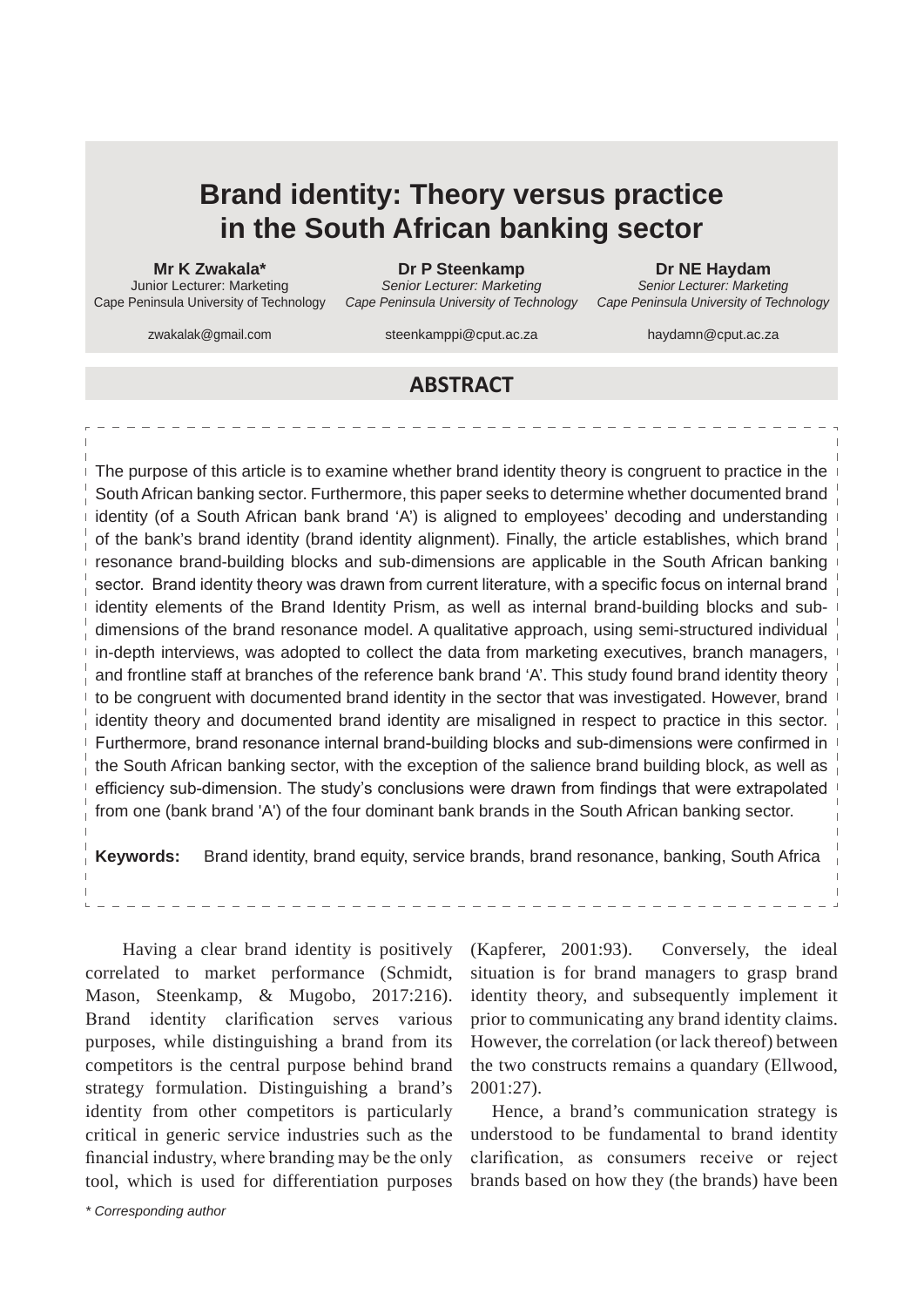presented or communicated (Rosenbaum-Elliott, Percy & Pervan, 2011:110). Therefore, effective brand identity communication is important, as nominal communication efforts may result in the brand identity being misconstrued (Chevalier & Mazzalovo, 2008:184). Furthermore, effective brand communication requires various approaches, and among other factors, these strategies should defy noise, which may distort the actual brand message (Davis, 2009:92). However, it is argued that communicating the brand internally is a prerequisite to effective brand identity communication. Brand managers ought to continuously engage in this kind of dialogue by updating employees on new brand developments (Kotler & Pfoertsch, 2006:109-110). Subsequent to internal brand communication efforts, emphasis is also placed on communicating a brand's value proposition to the target market. Furthermore, communicating a brand's value proposition is particularly imperative within financial service industries, where the acclaimed value offering has to be attuned to customer experience (Rosenbaum-Elliott, et al., 2011:110).

Additionally, customer experience during a brand encounter is vital for the creation of brand meaning, awareness, value and loyalty. Collectively, these brand equity variables may create an emotional connection with customers and in essence brand resonance (Kimpakorn & Tocquer, 2010:384). Keller (2013:73) concurs that consumers resonate with a brand when they have high levels of awareness and familiarity, as well as a strong favourable connection with the brand.

The current research paper reveals the research findings, and articulates whether branding theory is congruent to practice in the South African banking sector. Furthermore, it elaborates on consistent or inconsistent brand identity clarification between branding documents and employees' perspectives of a selected bank brand. Finally, the current work outlines brand resonance, brand-building blocks and sub-dimensions, which were confirmed to be applicable (or not) in the South African banking sector. The paper reviews brand identity theory, which is a focal research concept of the current study, and provides a summative emphasis of the importance of branding services, financial services, and the banking industry. The paper furthermore outlines the research method that was applied, and reports on the research findings, conclusions, and recommendations, while further research is also proposed.

## **PROBLEM STATEMENT**

Brand communication plays a pivotal role in communicating a brand's true identity. However, what internal and external consumers decode might not necessarily be the intended/actual brand message Hence, it is not known whether there is alignment between brand identity theory and practice (Powell & Elving, 2009). The question, therefore, arises whether congruence exists between brand identity theory and practice in the South African banking sector. Furthermore, it is not known whether staff i.e internal customers have a consistent understanding of the brand identities of their various bank brands. Chevalier and Mazzalovo (2008:178) present brand identity as brand elements, which individualise a brand in order for it to be recognised as being unique. Keller (2013:549) concurs that brand identity is what a company stands for, from values to personality, while the communication of these elements to consumers is at the core of brand identity formulation and practice. Communicating the actual brand identity is, therefore, an organisational imperative.

## **BRAND IDENTITY PRISM**

Brand identity prism contains various brand identity elements that equip brands to remain true to their identities in order to confront dynamic market environments (Kapferer, 2001:99).

The brand identity prism argues that actual brand identity comprises of an internalised brand perspective, while conceived identity comprises of external brand interpretations. In essence, the views of the sender inform internalised elements, and those of the receiver inform external elements (Kapferer, 2001:100).

The first external component is brand physique; this refers to the concrete facets that are triggered in consumers' minds when the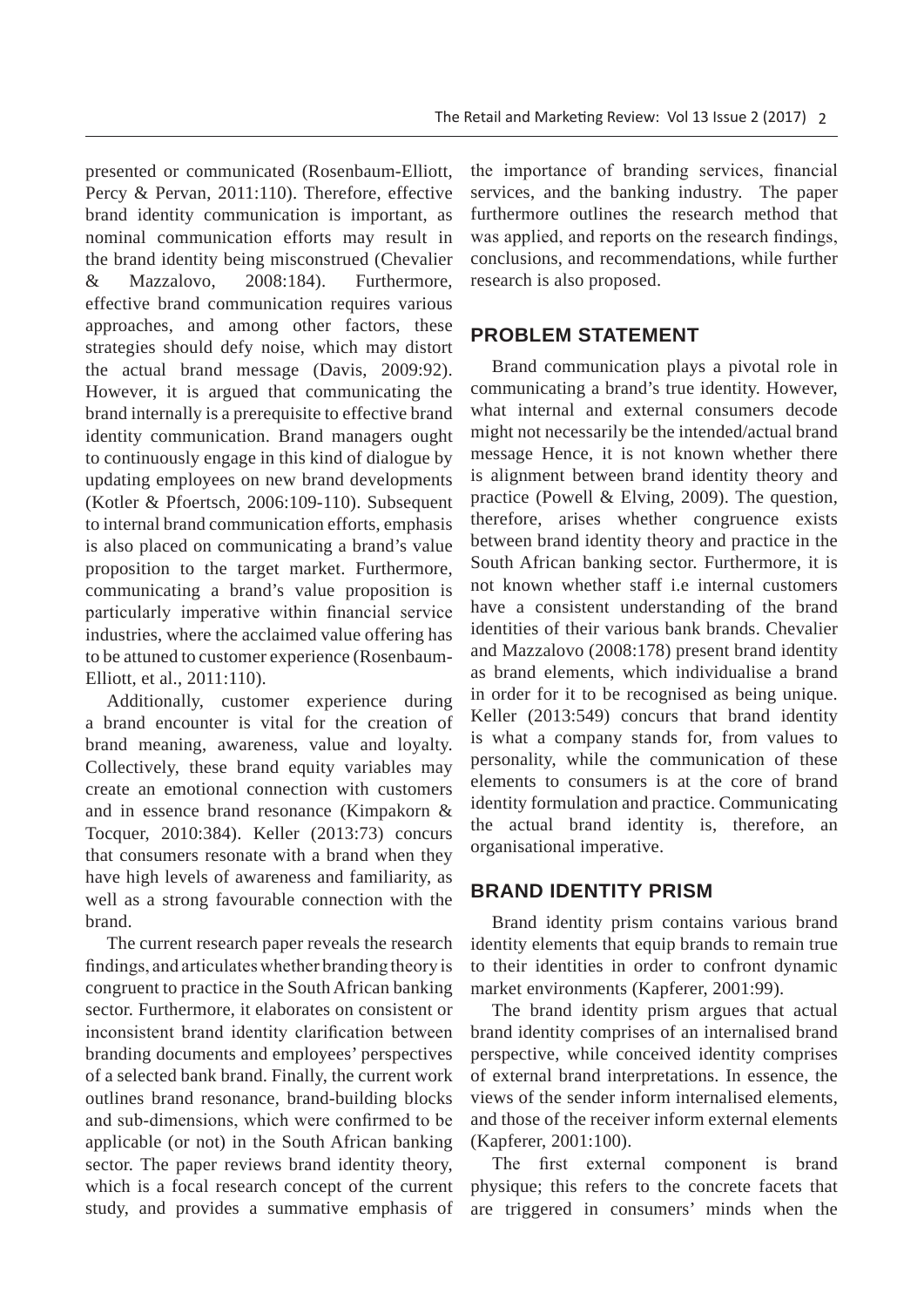name of the brand is mentioned. These could be sensory and objective characteristics. "Physique is both the brand's backbone and its tangible added value" (Kapferer, 2001:99; Chevalier & Mazzalovo, 2008:187). The second component is relationship; conversely, relationship equates to service. Relationships are imperative, as brands are at the core of the transactions and exchanges that occur between people. A brand, therefore, builds relationships when it is communicated socially, while consumers may resonate with the brand because of one or more brand attributes (Kapferer, 2001:103).

Brand reflection is the final external component; this is the market's perception of the typical consumer that associates with a particular brand. A brand reflection is basically a customer reflection as if she/he would like to be associated or seen as a result of consuming a particular brand (Kapferer, 2001:103).

Internalised components of the brand identity prism are the core elements that formulate actual brand identity, and brand personality is the first inner component. When consumers attribute human characteristics to a brand, it then assumes a personality. In essence, brand personality provides human characteristics to products and services as means to help consumers relate to companies, as purported by Kapferer (2001:101; Foley & Kendrick, 2006:56). Furthermore, a brand is personified by the manner in which it communicates its products. It is also through communication initiatives that brands assume personality traits, while the communicated brand then gradually develops into a character. It is, therefore, important that the message that is communicated by the brand is consistent with the brand's personality in order for it to be believable to consumers (Keller, 2013:115).

Conversely, brand culture emanates from the corporate cultural values of the original brand developer/s, which are often associated with geographical origins. A brand's culture may be informed by the corporate culture of the brand's country of origin and be developed based on an organisation's values and principles. It also includes the principle, which governs the brand in its outward signs through communications and product experience (Chevalier & Mazzalovo, 2008:188; Kapferer, 2001:101). Finally a brand's "self-image" refers to the image that consumers have of themselves when consuming the brand, and can be seen as the target market's own internal mirror. At this stage, it can be claimed that these consumers resonate with their brand, and the brand resonance model is addressed next (Kapferer, 2001:104).

## **BRAND RESONANCE MODEL**

The brand resonance model approaches brand-building in four sequential steps that are dependent on the achieved objectives of previous steps. This model consists of six branding blocks, namely salience, performance, imagery, judgement, feelings and resonance. Judgment and performance are more rational in brand-building, while imagery and feelings adopt an emotional approach, and salience and resonance adopt both emotional and rational routes in brand-building (Keller, 2013:107).

The importance of the brand resonance model is to illustrate how to start and sustain loyalty relationships with customers. The idea is to establish intimate relationships with customers, while they develop trust in the brand. Each step is dependent on objectives that are achieved in preceding steps. The level of brand identification and the type of brand relationship. which is developed with consumers, determine the level of brand resonance. The intensity of the psychological connections, repeat brand purchase, and information seeking about the brand, characterise brand resonance (Keller, 2013:107-108).

## *Brand salience*

In the first instance, a brand is salient when it forms part of the consumer's consideration set. Conversely, dominant brands have greater levels of salience compared to smaller brands. This can be attributed to the fact that salience increases exponentially in relation to brand awareness. A salient brand is easily associated with a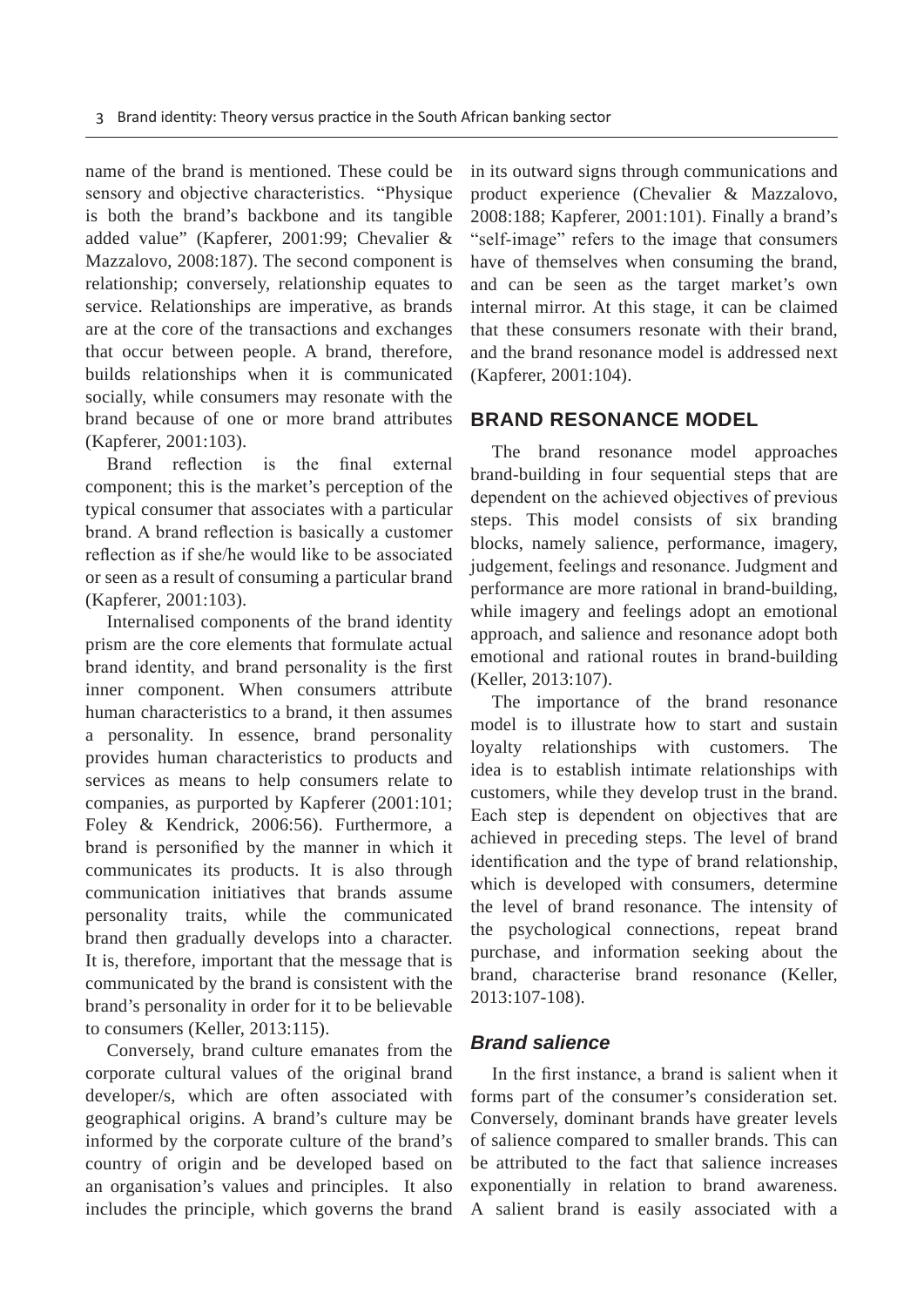consumer's need, especially when that need arises (Keller, 2013:107-108). Salience is created when there is a link between a category need, and the brand is triggered during the purchase process. At this stage customer needs satisfied and category identification are the sub-dimensions (Rosenbaum-Elliott et al., 2011:196).

## *Brand performance*

Brand performance refers to the actual operation of a product or service experience. It is therefore, imperative to produce a product or render a service that fully satisfies consumers' needs, as this is a prerequisite for a successful marketing strategy (Keller, 2013:113). Its subdimensions are outlined below.

- **Primary ingredients and supplementary features:** consumers have beliefs about the levels at which a product's primary ingredients operate with essential and supplementary features. Some products' attributes are essential for them to operate, while some are supplementary features.
- **Product reliability, durability and serviceability:** reliability measures the consistency of the product's performance over a certain period of time. Durability is the expected economic life of the product, while serviceability is the ease of repairing the product, if necessary.
- **Service effectiveness, efficiency and empathy:** service effectiveness measures how the brand meets and exceeds customer expectations. Service efficiency describes the speed and responsiveness of the service, while service empathy expresses the service provider's genuine care about customers, and the service that they receive.
- **Style and design:** design is the functional aspect of how the product operates and how the design affects its performance. The performance may also be enhanced by sensory aspects such as product shape, colour and feel.
- **Price:** Price is an important performance

association because consumers may organise their product category knowledge based on the price tiers of different brands.

An integral part of a brand's performance also includes meeting customers' psychological and social needs. Through intangible brand attributes, loyal customers want to align and associate themselves with their preferred brands (Keller, 2013:112).

## *Brand imagery*

Consumers have abstract perceptions about brands, and these perceptions often have nothing to do with what the brand actually does. Brand imagery is an emotive dimension that refers to the intangible aspects of the brand, and such imagery can be formed directly from consumers' brand experience and/or from communication mediums. Brand imagery is aimed at satisfying consumers' psychological needs (Keller, 2013:113). Brand imagery sub-dimensions are outlined below.

## User profiles

User profile gives a description of the type of consumer (person or organisation) that uses the brand. Furthermore, user profile may consist of actual brand consumers, or even a consumer's idealised brand users (Keller, 2013:113-114).

## *Purchase and usage situation*

Keller (2013:114-115) refers to the condition, situation, or setting under which a brand can be consumed as purchase and usage imagery.

## *Brand personality and values*

The personality and values can be classified into demographics, lifestyles, and values that are used to describe human beings. Traits such as dependability, amicability and respectability can also be used to describe brand personality and values (Aaker, 1996:160).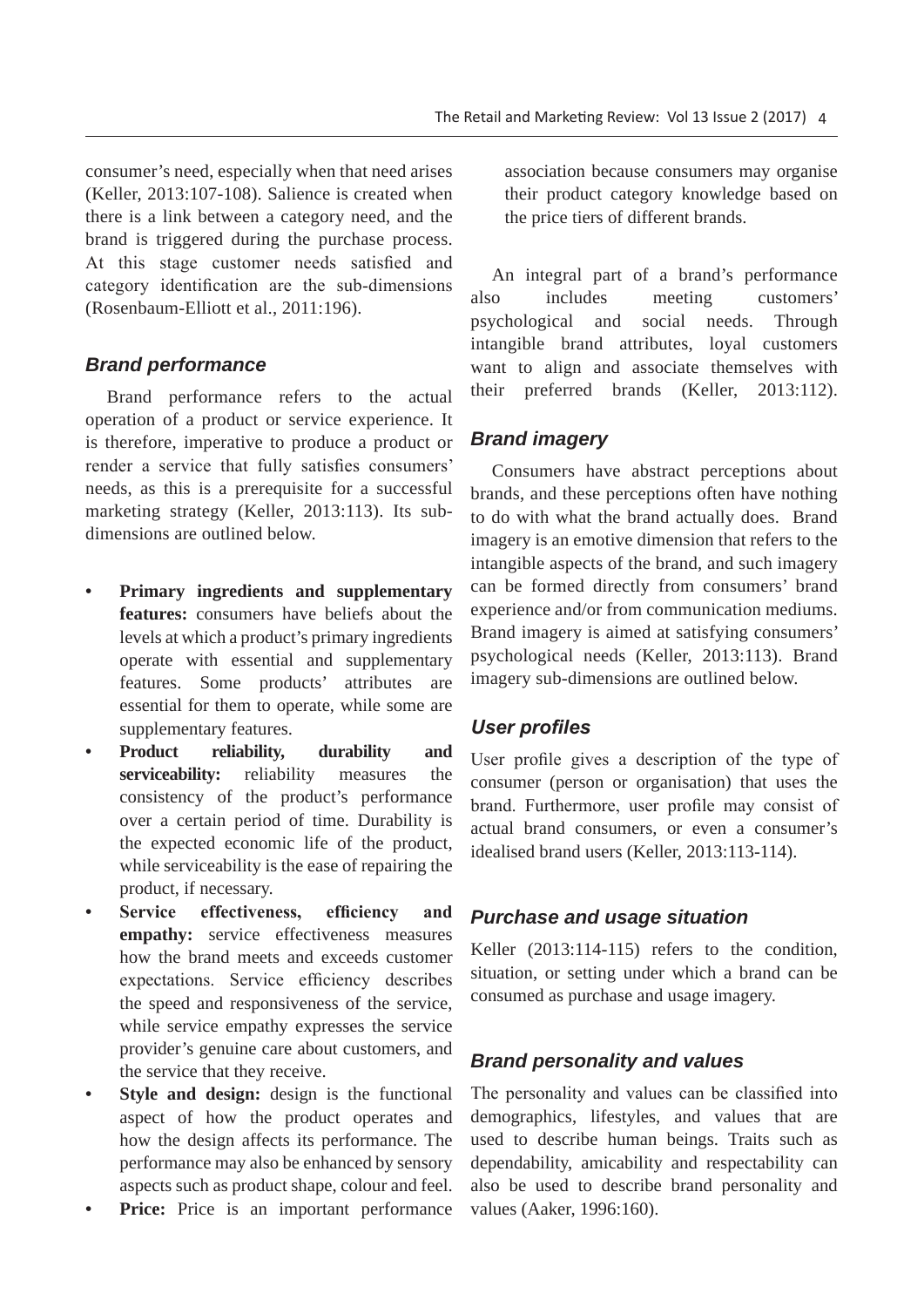#### *Brand history, heritage and experience*

Brands may also assume certain associations based on their history. Such associations are often based on certain memorable events or brand encounters, and these may vary from personal brand experiences to experiences with friends or family. Collectively, a brand's history, heritage and experience may yield the necessary strong points-of-difference, particularly in service industries (Keller, 2013:116). Services' branding is addressed below.

#### *Branding Services*

Davis (2007:7) postulates that little attention has been given to service branding literature. She attributes this gap to the familiarity of brand names and goods, while the connection between brand names and services is inseparable, as service company names are their brands. The banking industry is a typical example; a bank's clients would not necessarily know the bank's brand; however, knowing the name of the bank is obvious (Kapferer, 2013:72). Skaalsvik and Olsen (2014:1216, 1219) note three service branding variables, namely customers, service leadership and service employees. Interaction between these three co-existing variables influences service brand development amongst various service providers. These authors purport that a successful service brand can be attained by building a service oriented and client centric culture. Branding in service industries has gone beyond making a brand more attractive, and has transformed into a catalyst for change in thinking, practice and culture. Branding services is now understood as an integral management ethos, rather than a mere marketing exercise (Woodger, 2008:277). Hence, successful service brands promote a strong culture of service excellence, client-centrism and relationship building (Gopalani, 2010:10).

## **BRANDING OF FINANCIAL SERVICES**

Research, which was conducted by Devlin and McKechnie (2008:664), shows that consumers in the financial industry view services as being relatively generic. Hence, consumers in this sector believe that different financial institutions

do not require significantly different skills and competencies in order to render services effectively. In cases where the one institution lacks a particular competence, it is highly likely that the competing brand will provide such a service (de Chernatony & Cottam, 2006:624). Some brands have loyal clients in the financial sector, and this loyalty can be attributed to (but not limited to) distinctive brand differentiation (Hinson, Owusu-Frimpong & Dasah; 2011:269; Devlin & McKenchie; 2008:659). Overall, brand differentiation and, ultimately, distinction, are at the core of successful financial service brands (de Chernatony & Cottam, 2006:623-624,627). Such consumer orientation can also be demonstrated in a company's mission, vision and values. These corporate principles are particularly important in bank brands, as consumers would require to understand an institution where they invest an asset, which is money (Bravo, Pina & Matute., 2012:675; Melnick, 2012:20-21).

#### **BRANDING BANKS**

The perceived generic bank products compel bank brands to apply monolithic branding initiatives for differentiation purposes (Ohnemus, 2009:197). Customer satisfaction is an imperative in this sector, as individually customised service offerings can also serve differentiation purposes. It can, therefore, be deduced that there is a strong correlation between customer satisfaction, brand differentiation and market dominance in the banking sector (Hinson et al., 2011:269; Ohnemus, 2009:199). Furthermore, service quality, perceived value and corporate credibility are other interlinking factors that formulate a bank's service strategy. In this regard, it is imperative for banks to apply service strategies that encompass all interlinking and necessary variables such as service offerings and what the brand stands for. Additionally, the value offering that a bank communicates should be consistent with what employees portray (Jahanzeb, Fatima  $\&$  Butt, 2013:137). Employee behaviour that contradicts a bank's brand during client or stakeholder interaction is considered to be brand sabotage (Wallace & de Chernatony, 2009:203,207). Woodger (2008:277) observes that ambitious, well rewarded and friendly staff members are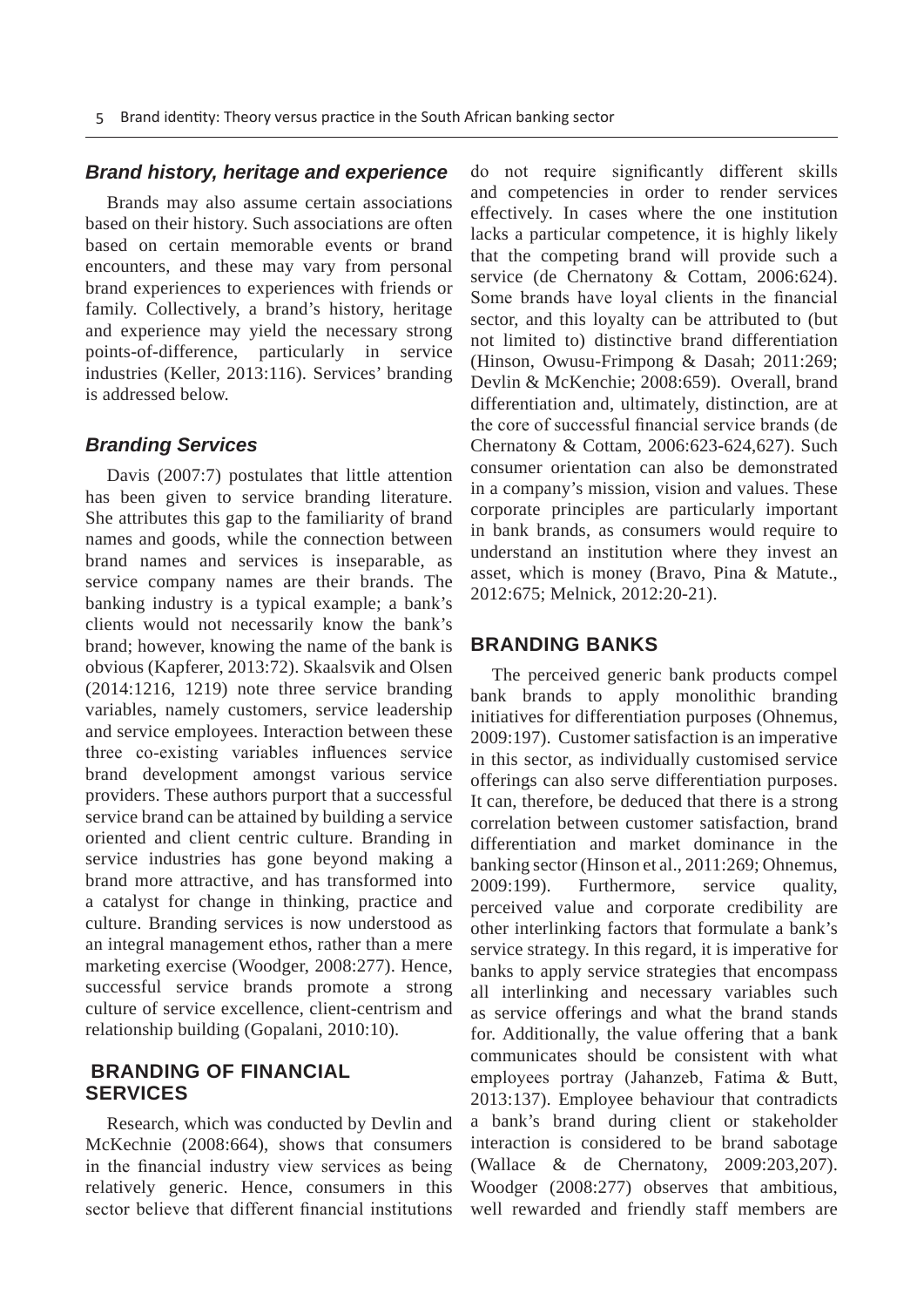key for brand differentiation, particularly in the banking sector.

## **BRANDING AND BRAND IDENTITY IN THE SOUTH AFRICAN BANKING SECTOR**

As postulated by Kotler and Pfoertsch (2006:94) and Powell, Elving, Dodd and Sloan (2009:451-452), there are discrepancies between employees' perceptions of the operational realities of their institutions, and what they perceive to be top management's ideal identity. The authors claim that a bank's identity may even be perceived differently, depending on the various sections and levels within the bank. Consequently, some bank institutions have enjoyed limited success in trying to project the actual corporate brand identity (O'Loughlin & Szmigin, 2005:21). Therefore, they propose that in order for financial institutions to obtain top management's ideal identity within an organisation, they could firstly acknowledge that possible different identities exist in various divisions.

Therefore, when a bank attempts a major corporate brand update or rebranding, employees should be engaged, while their different cultures should also be taken into account. This may increase the understanding of the brand, and eliminate uncertainty amongst staff about desired forms of behaviour, particularly in client contact situations (de Chernatony & Cottam, 2006:94). Additionally, internal workshops may be conducted with staff to provide them with an understanding of their brand, and to clarify the desired brand's interpretation. Furthermore, bank staff could be made aware of the role of the brand as a risk reducer, creating loyalty and enhancing customer confidence (de Chernatony & Cottam, 2006:624).

The above arguments show that redefining a bank's purpose and its identity is a continuous process. Bank brands are, therefore, heavily reliant on brand campaigns. Through brand campaigns, banks can communicate their values and identity, as they have nothing tangible to demonstrate to potential clients (Kapferer, 2001: 49,102,131). Such branding imperatives are fundamentally critical in the oligopolistic banking sector such as the South African banking sector.

# **RESEARCH METHOD**

Figure 1 presents the study's research design and strategy, and how research insights were attained. Marketing research literature presents three main research design approaches, namely descriptive, exploratory and causal research. Furthermore, determining the appropriate approach is based on three factors, which include: (i) the nature of the initial problem/opportunity; (ii) the set of research questions; and (iii) the research objective (Hair, Bush & Ortinau, 2006:221). An exploratory study, and the relevant research tactics are elucidated below.

Based on the nature of the research problem and objectives, qualitative methodology was deemed to be the most suitable research technique to guide and gather information for the present study. The purpose of exploratory research is to better understand consumer behaviour by way of exploration (Cooper & Schindler, 2006:198,202,216-217; Gupta, 2010:41). This study extrapolated consumer attitudes, opinions and beliefs within the South African banking sector, and bank brand 'A' was used as a case. Therefore, this design collected primary and secondary qualitative data within the South African banking sector, and used a structured format to interpret the data (Hair et al., 2006:63).

## *Data collection techniques*

For a holistic understanding of what is currently known, existing branding literature (secondary data) was consulted, while new insights (primary data) were extrapolated from study participants and brand documents in order to achieve study purposes. In essence, a major bank brand documents contain details of the bank's brand identity were obtained from their marketing department for analysis and comparative purposes. For a further extrapolation of the major bank brand's identity hereon termed as bank A, individual in-depth interviews were conducted with bank A'smarketing executives and branch employees. The interviews were conducted by the researcher, and engagement with participants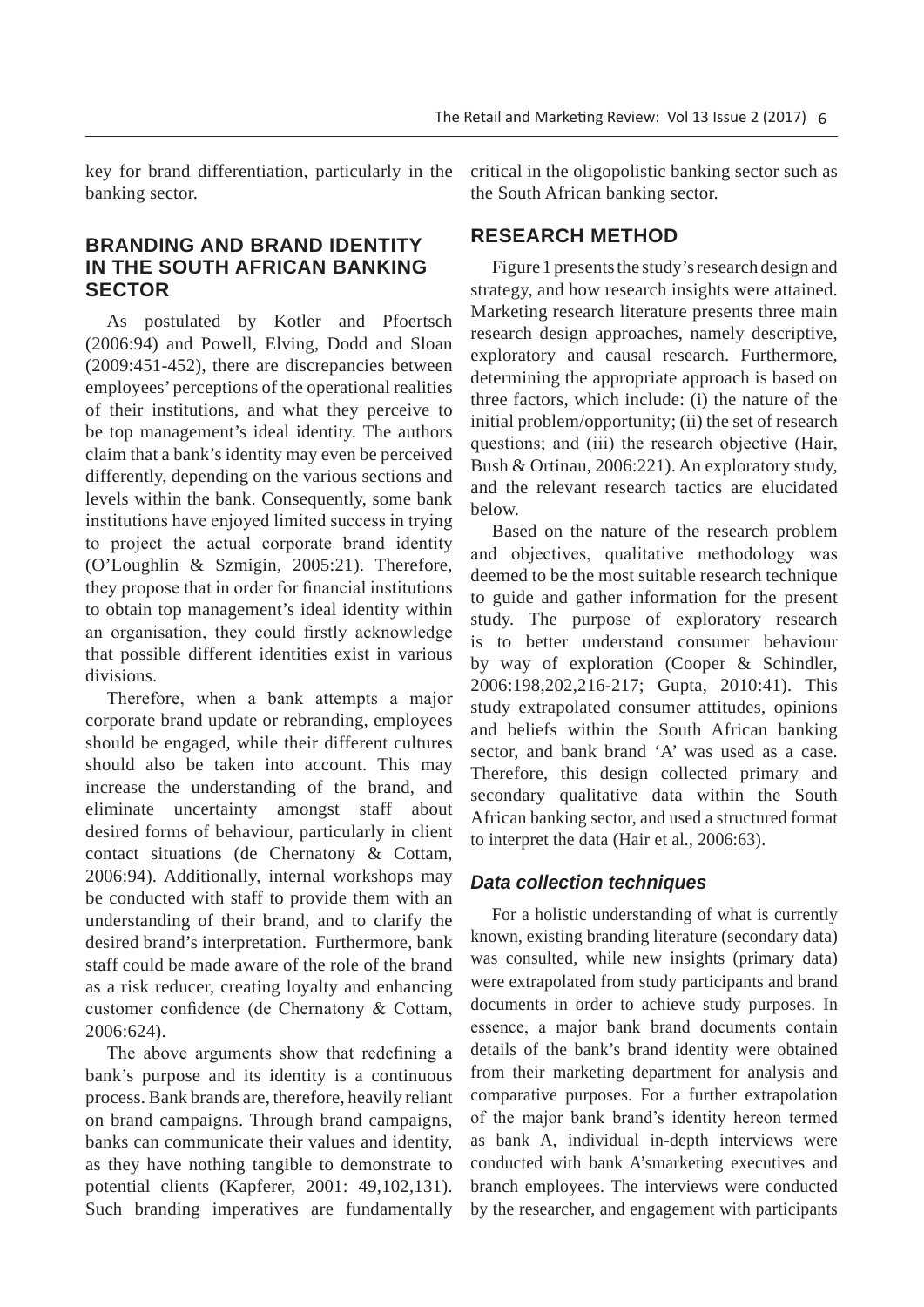was characterised by flexible interaction that encouraged dialogue about bank A as a brand (Chisnall, 2005:219). Therefore, this study reached its objectives by triangulating findings from branding literature, document analysis, and by conducting individual in-depth interviews. The data that was collected was used to test the consistency and alignment, or lack thereof, between brand identity theory (internal building blocks and sub-dimensions of the brand resonance model) and actual practice (Bank brand 'A' documents, marketing executives, and branch employees).

#### *Sample method*

To reach satisfactory levels of trustworthiness, credibility, naturalistic generalisability the study's population comprised of a major bank's marketing executives and branch employees in Cape Town (Steenkamp, 2016:111-112). Execution of a fixed pre-specified sample size was chosen by the researcher; hence, the number of sample units was determined beforehand. This study applied a nonprobable judgemental sampling method, as selection of population elements was determined by an expert in the field of statistics? researcher (Wilson, 2006:200; Zikmund & Babin, 2007:411).

#### *Data collection*

A total of 22 semi-structured individual in-depth interviews were conducted, comprising of 16 branch employees, two marketing executives, and four branch managers of bank A. An expert researcher deemed the sample frame to be sufficient for a qualitative research study

#### *Interview guide*

As mentioned above, the objective of the current study was to confirm alignment between Bank A's actual brand identity and the brand resonance model theory, with a specific focus on the salience, performance, and imagery building blocks, as well as the subsequent sub-dimensions. In this regard, the interview guide designs were informed by the applicable brand-building blocks and the

sub-dimensions. The findings of this study are thus reported per brand-building block and subdimensions, while all applicable internal brandbuilding blocks' (and sub-dimensions) theories were tested against practice.

#### *Data analysis tool*

Individual in-depth interviews that were conducted were transcribed, after which ATLAS.ti version 7 was utilised to code the data for analysis purposes. In this regard, citations from coded text were referenced as follows: if the citation is: " $1:10$ we do not want our clients waiting longer than 15 minutes and we're sitting currently on 12 minutes  $(21:21)$ ", the in-text reference is  $(P1:10; 21:21)$ , which means that the citation can be found in primary document 1, and the citation was the 10th one in the document, while 21:21 means that the citation begins and ends in paragraph 21.

#### *Empirical findings and analysis*

The research findings are reported according to the brand-building block and sub-dimension sequence. However, findings from document analysis are reported on first within the building blocks and sub-dimension's order. Therefore, the sequence that was adopted was that each building block and subdimension reports on document analysis findings first, followed by marketing executives' inputs, after which branch employees' perspectives are elucidated on. Thereafter, sub-conclusions are made, in relation to alignment or lack thereof between brand documents and employees' reflections; theory versus research findings or practice; and, finally, confirmation or non-confirmation of the applicability of brand-building blocks, are clarified. The current research reached its conclusions based on the triangulated research findings.

#### *Brand salience*

Based on the findings of this specific building block, there is an evident misalignment between what brand documents and marketing executives describe to be the Banks A's slogan, and what it stands for,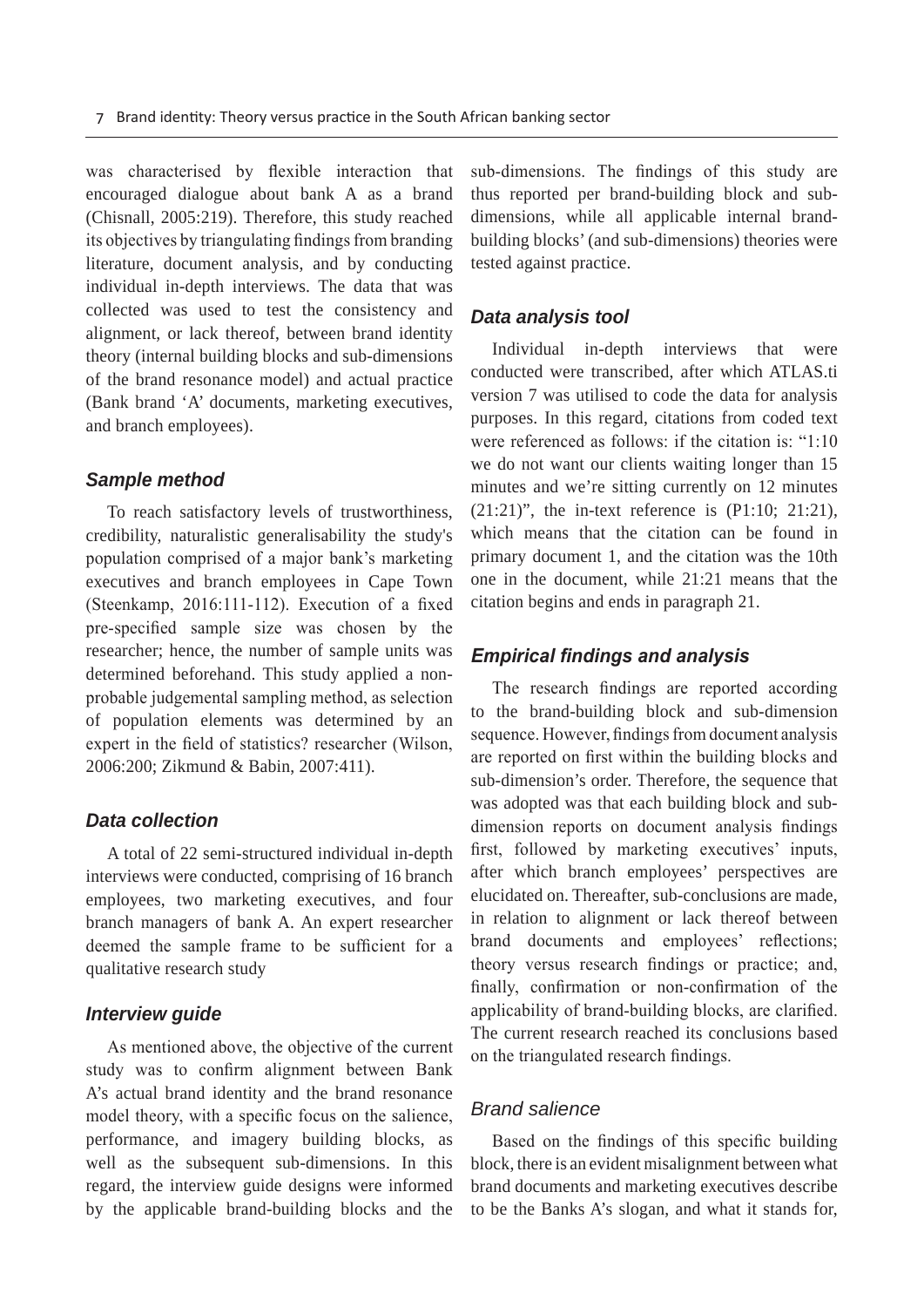

#### **FIGURE 1: RESEARCH APPROACH**

and branch employees' knowledge (or lack thereof) of the slogan's meaning. Therefore, no alignment was found between brand documents and marketing executives' brand slogan narrative, as well as branch employees' perspectives. Hence, it can be stated that brand salience theory is not congruent with practice, as there is a gap between theory and current practice in this context. In essence, the brand salience brandbuilding block was not confirmed in the South African banking sector.

## Category *identification*

The findings of this study revealed that Bank A is a bank that operates in a broad product category, as it faces direct and indirect competition. Therefore, the bank's (direct and indirect) competitor identification is consistent with Keller's (2013:73) assertion that big brands can face indirect competition in a broad product category. Hence, it can be argued that product category theory and practice are aligned in the

South African banking sector. Furthermore, the current research presents consistent findings in terms of competitor identification between branding documents, marketing executives, and branch employees. Therefore, the category identification sub-dimension was confirmed in this sector.

#### *Needs satisfied:*

The research findings reported on a bank brand that provides primary banking needs to its clients, as well as services beyond basic banking functions. This claim is justified by findings that revealed the various banking functions that the major bank offers, as well as their green initiatives (environmental friendliness) and corporate social investment efforts. Thus, it can be stated that branding theory regarding the needs satisfaction sub-dimension is aligned to practice, as the needs that the major bank seeks to satisfy were alluded to by brand documents, which were further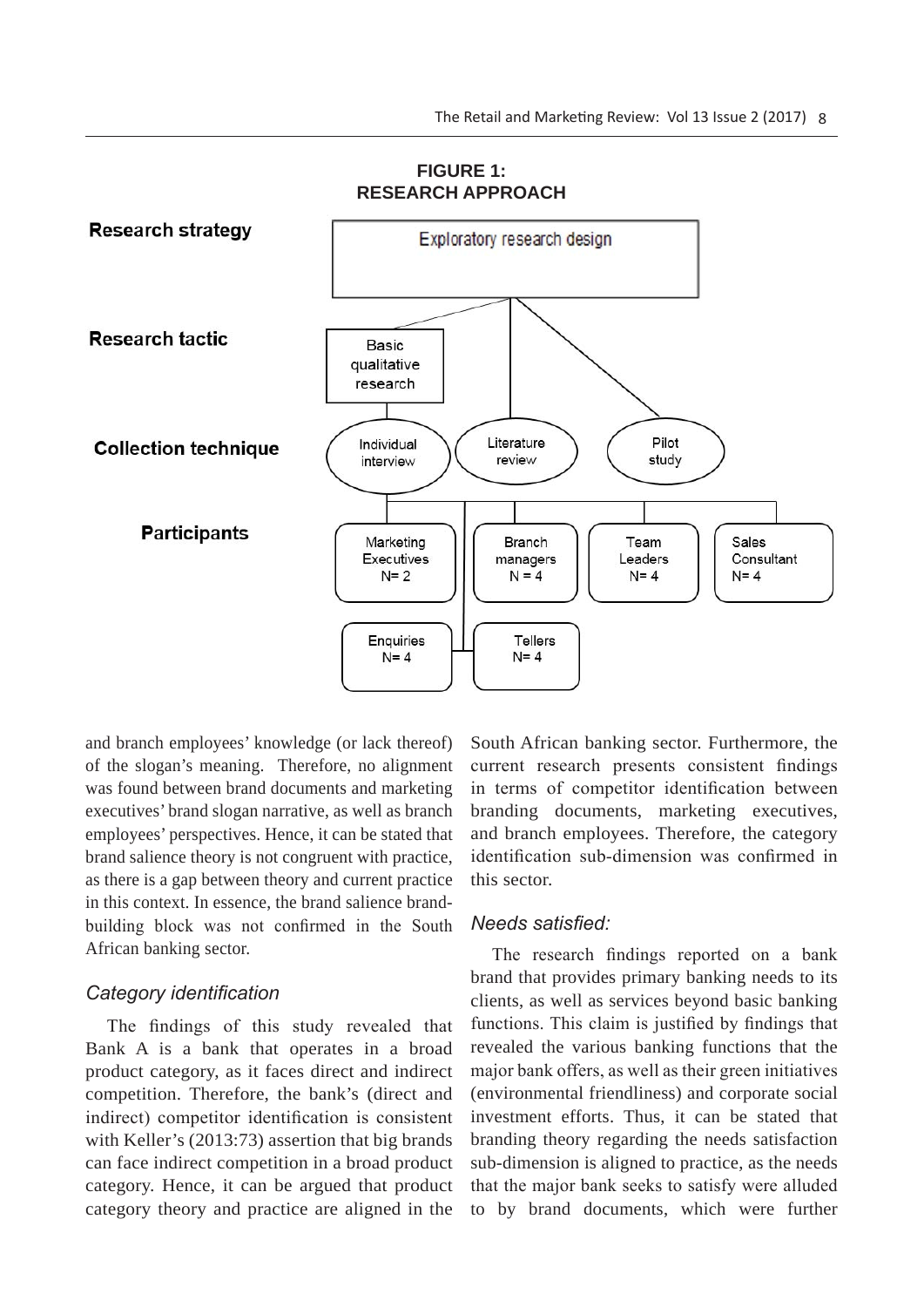| ____                      |                                                     |                                                           |                                                                               |              |                      |           |                |
|---------------------------|-----------------------------------------------------|-----------------------------------------------------------|-------------------------------------------------------------------------------|--------------|----------------------|-----------|----------------|
| Date                      |                                                     | August 2015                                               | <b>July 2016</b>                                                              |              |                      |           |                |
| <b>Position</b>           | Group<br>Marketing &<br>Communication:<br>Executive | Group<br>Marketing &<br>Communication:<br>Divisional Head | <b>Branch</b><br><b>Managers</b>                                              | Team Leaders | Sales<br>consultants | Enquiries | <b>Tellers</b> |
| Number of<br>participants |                                                     |                                                           | 4                                                                             | 4            | 4                    | 4         | 4              |
| <b>Office</b>             | <b>Sandton</b><br>Johannesburg                      | Sandton<br>Johannesburg                                   | Cape Town                                                                     | Cape Town    | Cape Town            | Cape Town | Cape Town      |
|                           | A major bank Head office, 135<br>Revonia Sandton    |                                                           | Cavendish branch, Somerset West branch, Parow Centre branch, Cape Town Branch |              |                      |           |                |

**TABLE 1: SAMPLE UNITS (PARTICIPANTS)**

supported by the marketing executives and branch employees. Therefore, the needs satisfied subdimension was confirmed in the South African banking sector.

#### *Performance and primary characteristics:*

A marketing executive (P21:1; 8:8) mentioned that the South African banking sector is generic, thus Bank A's products are similar to other banks, and that only perceptual price differences exist in consumers' minds. Furthermore, an alignment of views between brand documentation and the study's participants (P19:1; 5:5; P12:35; 59:59; 9:49; 15:15; P22:9; 10:10; P6:25; 43:43; P3:4; 5:5) regarding Bank A's primary products, can be claimed, as there was consistency amongst some of the primary products that were mentioned. Hence, it can be argued that brand performance and primary products theory is aligned to practice. Therefore, the performance brand-building block and the primary characteristics sub-dimension were confirmed to be applicable in this sector.

#### *Secondary features*

Bank A's brand documents and the study participants (P22:9; 10:10; P6:25; 43:43; P3:4; 5:5; P10:11; 21:21) all referred to secondary features or platforms that the bank developed and implemented in order to supplement their basic banking functions. Therefore, theory is aligned to practice in relation to the secondary features

sub-dimension, which the research findings from both the documentation and the study participants concurred. Therefore, it can be reported that the secondary feature sub-dimension was confirmed in the sector under investigation.

## *Product reliability, durability, and serviceability*

The product reliability sub-dimension is not applicable to the service sector because of an inherent characteristic of intangibility and heterogeneity. Likewise, services do not entail an economic life, hence durability sub-dimensions were not applicable in this study. Furthermore, services cannot be repaired, as they are intangible, hence the serviceability sub-dimension was not applicable. (Shanker, 2010:35; Peter & Donnelly, 2004:178). Therefore, this study did not test the product reliability, durability, and serviceability sub-dimensions' practices.

#### *Service effectiveness*

The study's findings (participants,  $P22:17$ ; 25:25; P17:44; 31:31; P13:25; 61:61; P20:44; 17:17) revealed various elements that are required to provide superior services. Hence, it can be argued that service effectiveness theory is aligned to practice in the sector that was investigated. Consistent findings between documentation, marketing executives, and branch employees were not expected owing to the variety of factors that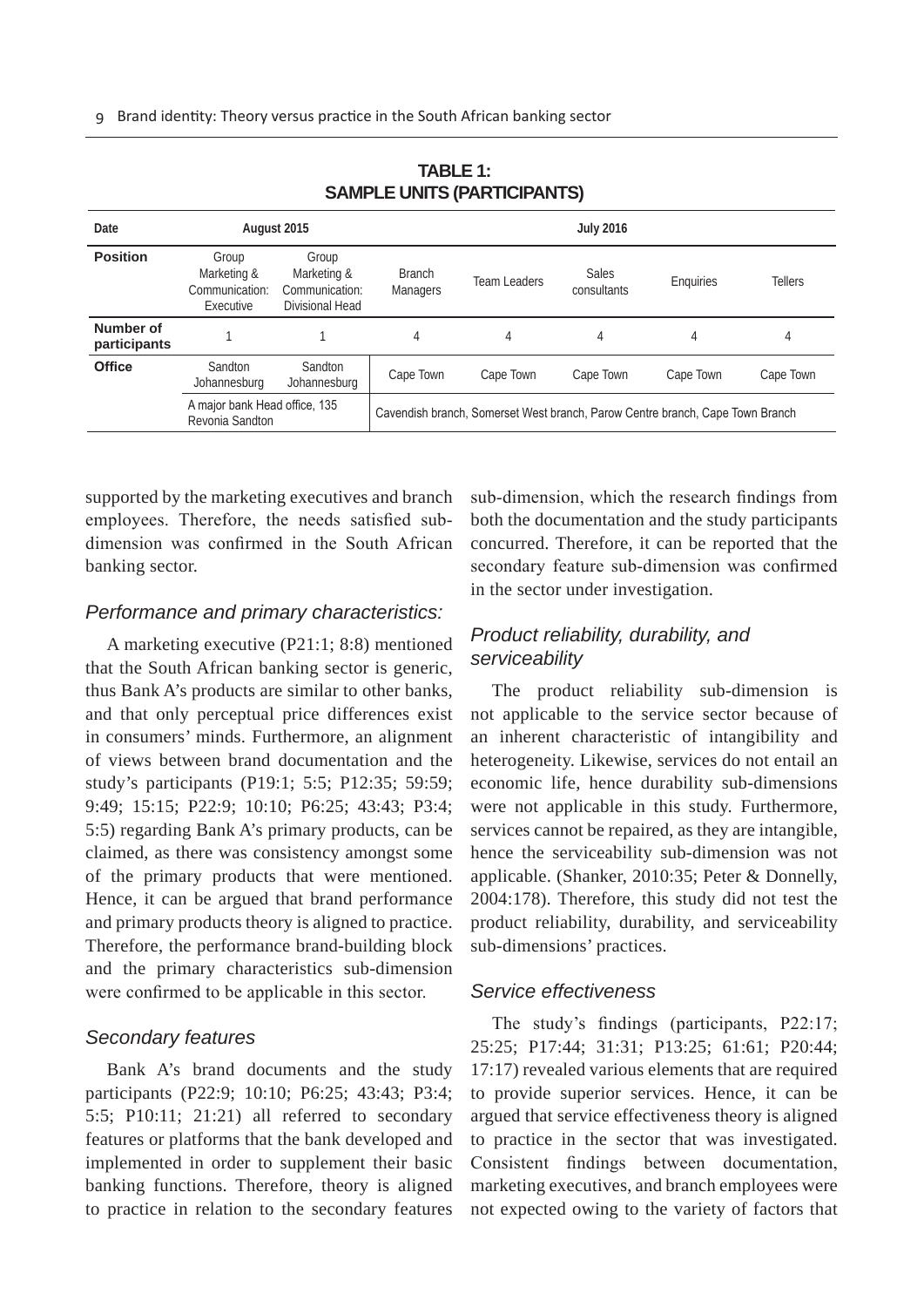

**FIGURE 2: INTERNAL BRAND BUILDING BLOCKS AND SUB-DIMENSION FINDINGS**

*Source: Adopted from Keller (2013:108); Steenkamp (2016:255)*

influence what could be deemed to be a superior service or service failure. However, based on the various service enhancement elements, which were alluded to in the brand documents and by the study's participants, it can be stated that there was alignment. Hence, the service effectiveness sub-dimension was confirmed to be applicable in this sector.

#### *Efficiency and empathy*

These were alluded to by participants (P22:16; 25:25; P1:10; 21:21; P5:10; 23:23, P8:15; 27:27 and P21:49; 111:111; P3:31; 49:49; P1:45; 63:63; P15:27; 63:63, respectively). In this regard, the service efficiency sub-dimension theory is aligned to practice, as the brand documentation and all the study participants alluded to the importance of

the timeframe that it takes to serve their clients. However, according to the research findings, there is evidently misalignment in respect of the actual time that it takes (or should take) to service a client in bank A's branch. Therefore, inconsistency was found between the brand documents, marketing executives and branch employees regarding the actual time that it should take to serve a client in bank A's branch. Consequently, the efficiency sub-dimension was not confirmed in this sector. Additionally, findings from the brand documents, marketing executives and branch employees were consistent of their emphasis of the importance of care and treatment when dealing with clients. Hence, it can be argued that the empathy subdimension theory is aligned to practice, and was thus confirmed.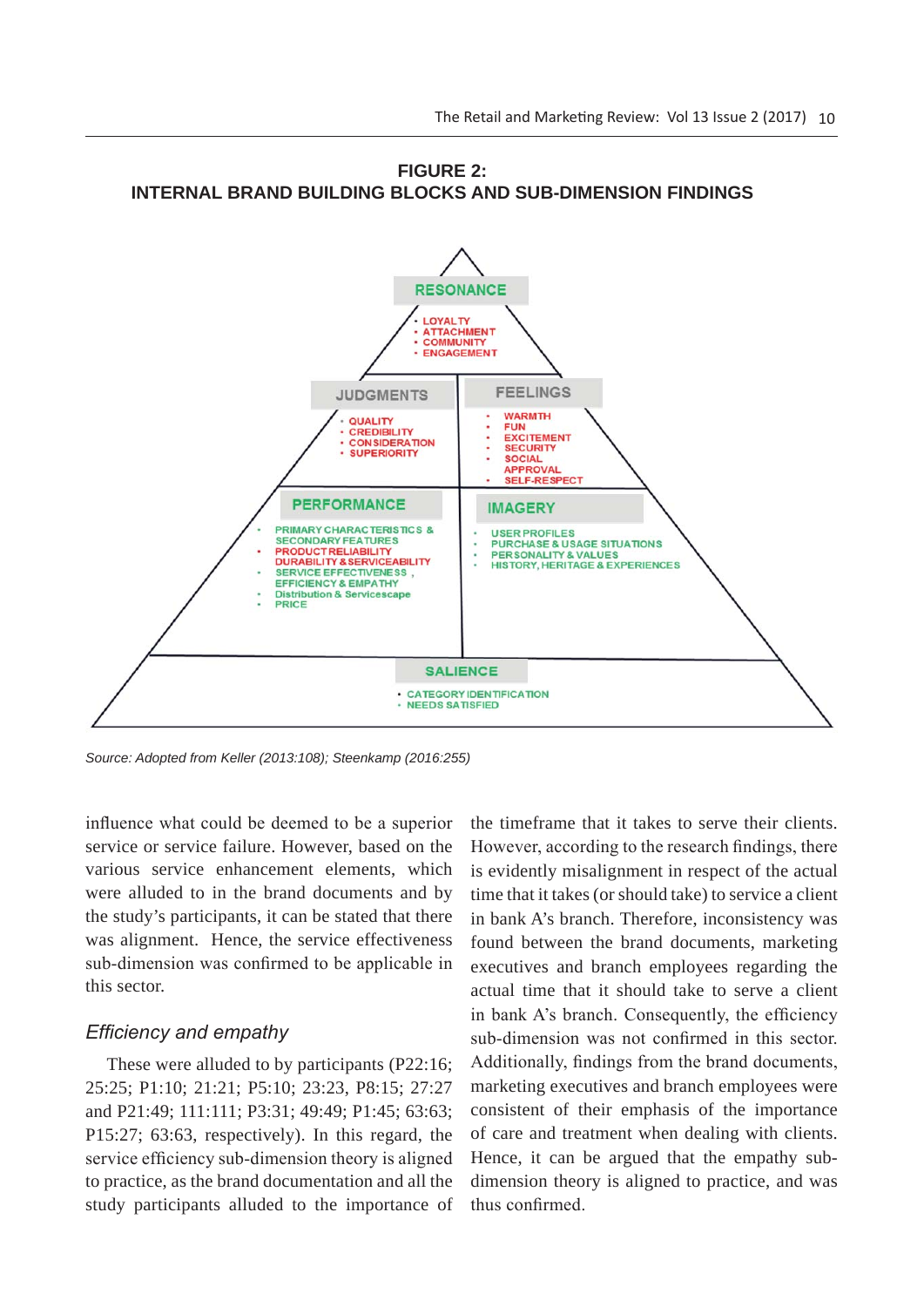#### *Distribution and servicescape*

Marketing executives and branch employees (P22:15; 24:24; P4:17; 33:33, P9:19; 35:35; P15:15; 33:33) mentioned one or more elements that describe the major bank's distribution and servicescape. Similar descriptions of the settings of the bank's branches, and the environment that they seek to create were alluded to in the brand documents. In this regard, the distribution and servicescape sub-dimension theory is aligned to practice, and as a result was confirmed in the South African banking sector.

#### *Price*

This sub-dimension and its associations were mentioned by the marketing executives and branch employees (P21:35; 81:81; P20:1; 3:3; P8:21; 41:41; P20:32; 43:43), and was also referred to in the brand documents, hence it can be claimed that the theory is congruent with practice. However, there was clear inconsistency in terms of the pricing strategy that the major bank applies, and this was evident amongst the brand documents, marketing executives and branch employees. Nevertheless, the price sub-dimension was confirmed to be applicable in the sector.

#### *Brand imagery*

This entails ways in which a brand seeks to meet customers' psychological needs; in other words, how customers think about a brand abstractly  $(Keller, 2013:113)$ . In this regard, the findings that were revealed by the brand documents articulated the psychological customer needs that bank 'A' seeks to satisfy, whilst marketing executives and branch employees contradicted this claim. However, brand imagery was found to be aligned to practice. This conclusion is substantiated by sub-dimension findings of this block. Hence, in order to conclude on the holistic applicability of the brand imagery brand-building block, its subdimension's findings are looked at below.

#### User *profiles*

A description of the major bank's user profile was found in brand documents, and this description was consistent with the description mentioned by marketing executives and branch employees (P21:37; 85:85; P1:21; 39:39; P6:30; 55:55; P10:30; 57:57; P16:34; 57:57). Hence, it can be claimed that the user profile sub-dimension theory is aligned to practice. Therefore, the user profile sub-dimension was confirmed to be applicable in this sector.

#### *Purchase and usage situation*

This sub-dimension theory was found to be congruent with current practice, as the findings that were extrapolated from brand documents were found to be consistent with the participants' (P22:11; 14:14; P17:13; 25:25; P19:19; 49:49; P18:9; 14:14) descriptions of the bank's purchase and usage platforms. It can, therefore, be reported that the purchase and usage sub-dimension was confirmed

#### *Brand personality and values:*

This was referred to by participants (P21:42; 91:91; P22:22; 38:38; P11:20; 46:46; P20:25; 33:33; P3:32; 51:51 and P21:43; 93:93; P6:11; 23:23; P12:25; 51:51; P14:21; 53:53; P20:26; 35:35, respectively). In line with Keller's (2013:115) theoretical underpinning (of brand personality and values), the brand personality sub-dimension theory was found to be aligned to practice, as brand documents, marketing executives and branch employees alluded to human personality traits in their account of the major bank's brand personality. However, it is worth reporting that only the marketing executives' descriptions of brand values were aligned to the brand documents, while the branch employees' descriptions differed. Regardless, the research findings depict the brand personality and value sub-dimension to be applicable within the South African banking sector.

#### *Brand history, heritage and experience*

Consistent with accounts found in the brand documents, participants (P21:43; 93:93; P6:11; 23:23; P12:25; 51:51; P14:21; 53:53; P20:26; 35:35) alluded to the major bank's brand history, heritage and experience sub-dimension. In essence, there was an alignment of views amongst the marketing executives, branch employees and brand documents regarding this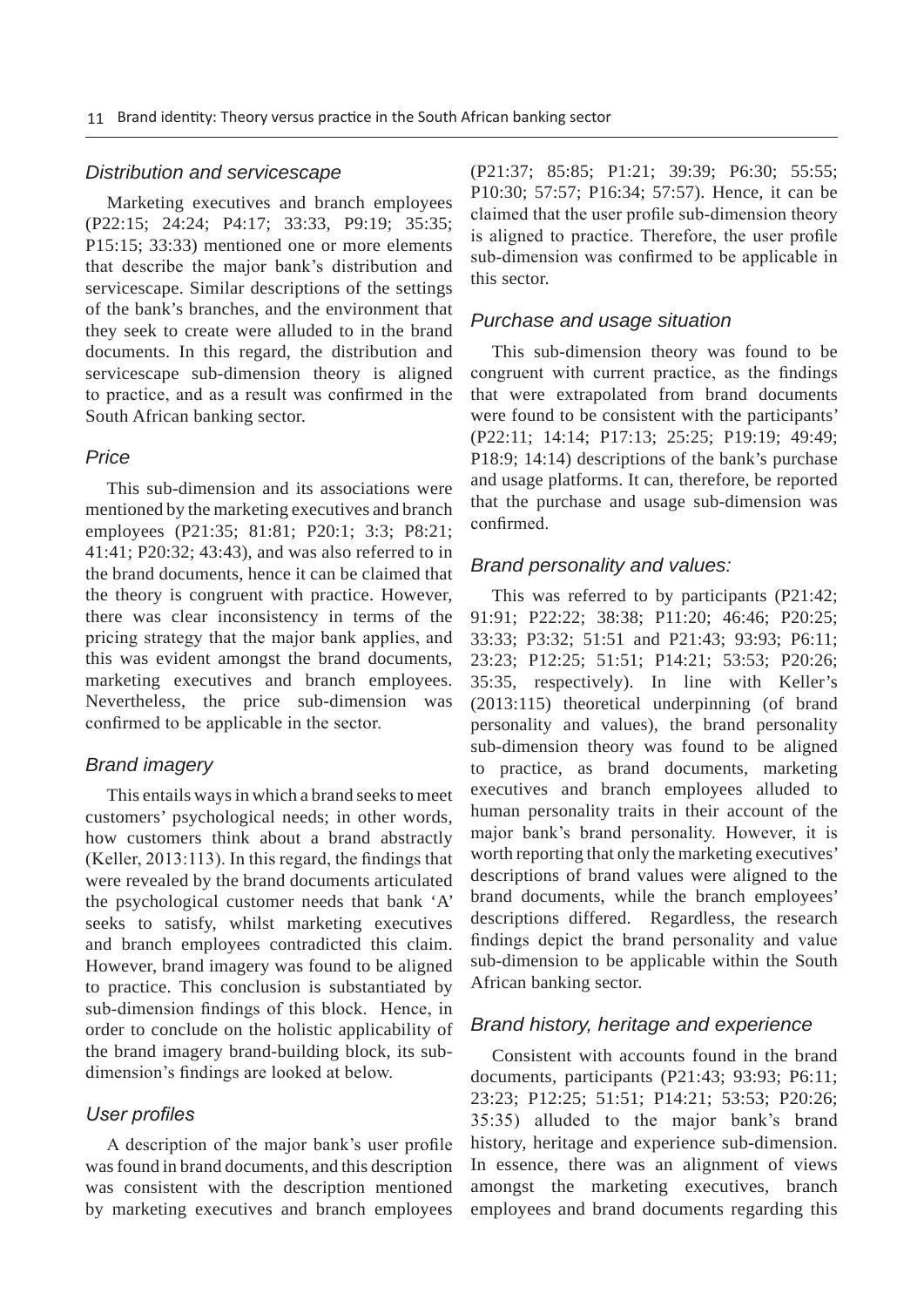sub-dimension. It can, therefore, be argued that the brand history, heritage and experiences subdimension theory is aligned to practice. Hence, it can be claimed that the brand history, heritage and experience sub-dimension was confirmed in the South African banking sector.

In conclusion, a question therefore arises, what informs brand identity strategy formulation, where gaps were found between theory and practice in this sector? In light of this argument, this study proposed recommendation that could assist banking institution in building an aligned identity.

## **RECOMMENDATIONS**

The ideal situation in building strong brands is for companies to firstly invest in internal brandbuilding activities (salience, performance and imagery). Such efforts would elicit favourable responses by external stakeholders and consumers (judgment, feelings and resonance). In this regard, in order to attain brand salience, brand communication activities that are targeted at internal employees are options in an attempt to re-introduce and instil a brand's identity. Such internal branding activities would entail an unequivocal communication of brand identity elements such as brand slogan, logos, symbols and signage, amongst others (Keller, 2013:30). This would enable employees to recall and recognise the various brand identity elements under different circumstances. Furthermore, the research findings presented a generic South African banking sector, as it is believed that all banks provide similar services. This study recommends that bank brands should create perceptual points-of-difference with their competitors, in order to be preferred in this generic sector. In essence, such differentiating factors could be obtained by how a bank's brand is positioned in consumers' minds. Furthermore, superior service rendering can differentiate one bank brand from its competitors, and thus yield a competitive advantage. Lastly, in order to be distinctive, in what clearly appears to be a generic sector, this study recommends that South African banks should provide services that are beyond their basic bank functions. Corporate social investment projects (among many) may enable a bank brand to meet its consumers' psychological and social needs, and consequently these consumers may form imagery association with the brand.

# **CONCLUSIONS AND FURTHER RESEARCH**

This study focused on the internally controlled brand resonance model brand-building blocks, and subsequent sub-dimensions, and tested alignment between the theory and practice. In essence, the study reached its conclusions by triangulation from brand documents, branch employees and marketing executives of bank brand 'A' in the South African banking sector. In this regard, the brand salience brand-building block theory was found not to be aligned to practice, and thus not confirmed in this sector, as was efficiency, a performance sub-dimensions. The brand imagery building block theory was found to be aligned to practice, as were its subdimensions, and was, therefore, confirmed in this sector. Therefore, it can be stated that the study's research objectives were achieved.

Futhermore, this study recommends that further research should be conducted on brand judgment, feeling, and resonance brandbuilding blocks and its sub-dimensions, and their applicability within service sectors. Such a study would test congruence between the brand identity and brand image of a service brand. Therefore, the study participants would comprise of internal employees (identity) and external customers (image). Such a study would investigate whether congruence can be found between brand identity and brand image.

#### **REFERENCES**

- Aaker, D.1996. Building strong brands. London: Simon & Schuster.
- Bravo, R., Pina, J.M. & Matute, J. 2012. Communicating Spanish banks' identities: the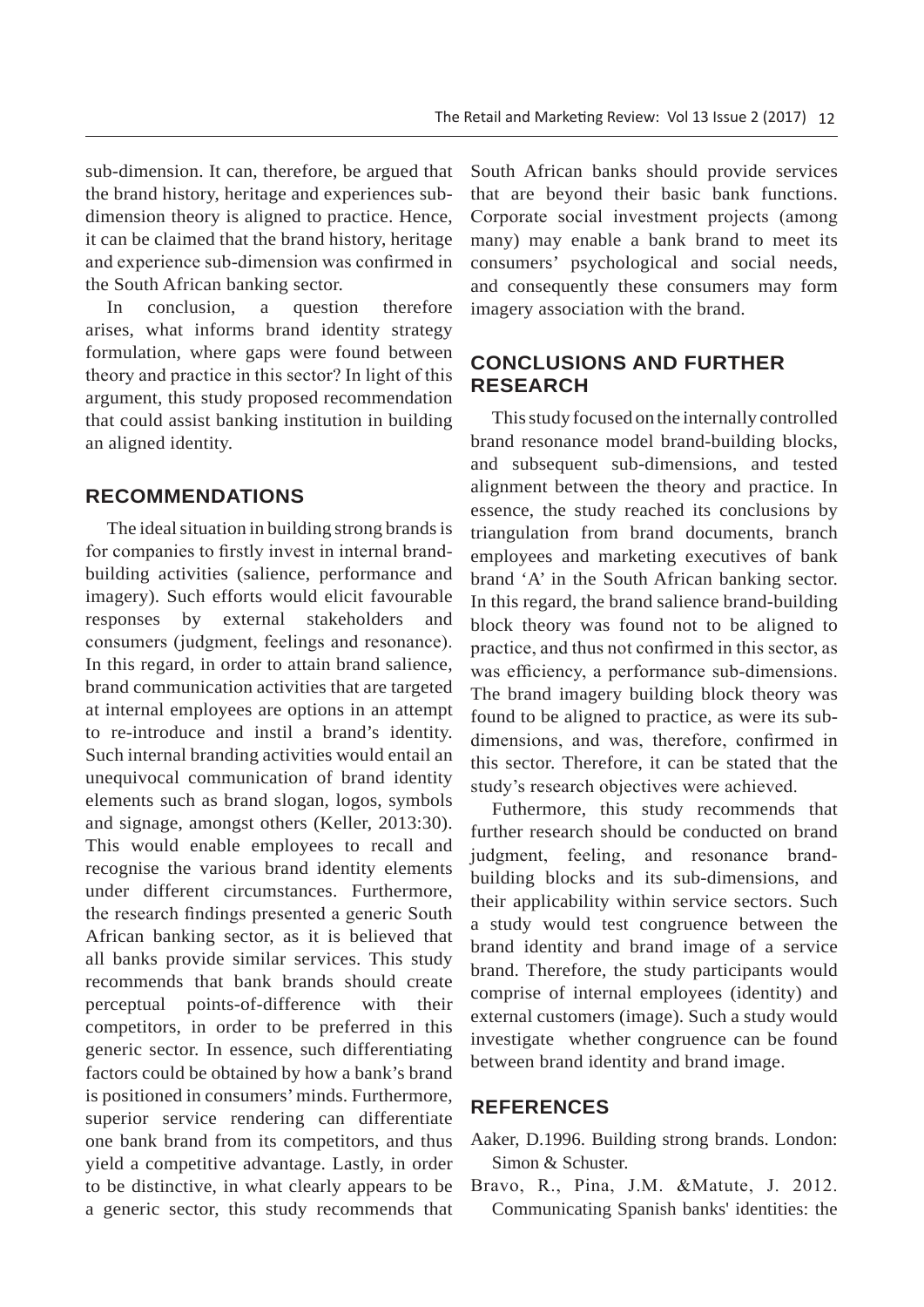role of

- Websites. Online Information Review, 36(5):675- 697, November.
- Chevalier, M. & Mazzalovo, G. 2008. Luxury brand management: a world of privilege. Singapore: John Wiley & Sons.
- Chisnall, P. 2005. Marketing research. 7th ed. New York: McGraw-Hill.
- Cooper, D.R. & Schindler, P.S. 2006. Marketing research. New York: McGraw-Hill.
- Davis, M. 2009. The fundamentals of branding. Zurich: AVA Publishing SA.
- De Chernatony, L., Cottam, S. 2006. Why are all financial services brands not great? Journal of Product & Brand Management, 15(2):88-97.
- DeChernatony, L., Cottam, S. 2006. Internal brand factors driving successful financial
- services brands. European Journal of Marketing, 40(5/6):611-633.
- Devlin, J.F. & McKechnie, S. 2008. Consumer perceptions of brand architecture in
- financial Services. European Journal of Marketing, 42(5/6):654-666, May.
- Ellwood, I. 2001. The essential brand book: over 100 techniques to increase brand value. London: Kogen Page.
- Foley, J. & Kendrick, J. 2006. Balanced brand: how to balance stakeholder forces that can make or break your business. San Francisco: Jossey-Bass.
- Gopalani, A. 2010. A new model for service businesses in product-centric firms. Journal of Business Strategy, 31(6)4-11.
- Gupta, S.L. 2010. Marketing research. New Delhi: Excel Books.
- Hair, J.F., Bush, R.P. & Ortinau, D.J. 2006. Marketing research: in a digital information environment. 4rd ed. New York: McGraw-Hill/Irwin.

Hinson, R., Owusu-Frimpong, N. & Dasah, J. 2011. Brands and service-quality perceptions. Marketing Intelligence & Planning, 29(3):264-283, August.

- Jahanzeb, S., Fatima, T. & Butt, M.M. 2013. How service quality influences brand.
- Kapferer, J.N. 2001. Reinventing the brand. London: Kogen Page.
- Kapferer, J.N. 2001. Strategic brand management. 2nd ed. London: Saxon Graphics.
- Kapferer, J.N. 2013. The new strategic brand management: advanced insights & strategic thinking. 5th ed. London: Kogen Page.
- Keller, K.L. 2013. Strategic brand management. London: Pearson Education.
- Kimpakorn, N., Tocquer, G. 2010. Service brand equity and employee brand commitment. Journal of Services Marketing, 24(5):378-388, February.
- Kotler, P. & Pfoertsch, W. 2006. B2B Brand management. Berlin: Springer Business Media.
- Melnick, S. 2012. Inside business focus on financial services. Banks, credit union carefully
- plan marketing efforts to attract consumers: 20, April.
- Ohnemus, L. 2009. Is branding creating shareholder wealth for banks? International Journal of Bank Marketing, 27(3):186-201.
- O'Loughlin, D., Szmigin, I. 2005. Customer perspectives on the role and importance of
- branding in Irish retail financial services. International Journal of Bank Marketing, 23(1):8-27.
- Peter, J.P. & Donnelly, J.H. 2004. Marketing management: knowledge and skills. 7th ed. New York: McGraw-Hill.
- Powell, D., Elving, W.J.L., Dodd, C. & Sloan, J. 2009. Explicating ethical corporate identity in the financial sector. Corporate Communications: An International Journal, 14(4):440-455.
- Rosenbaum-Elliott, R., Percy, L., & Pervan, S. 2011. Strategic brand management. 2nd ed. New York: Oxford University Press.
- Schmidt, H.J. Mason, R.B., Steenkamp, P. & Mugobo, V.V. 2017. Does brand orientation contribute to retailers' success? An empirical study in the South African market. Journal of Retailing and Consumer Services, 38:210-222.
- Shanker, R. 2010. Service marketing: the Indian perspective. 1st ed. New Delhi: Excel Books.
- Skaalsvik, H., Olsen, B. 2014. Service branding: suggesting an interactive model of service brand development. Kybernetes, 43(8):1209-1223.
- Steenkamp, P. 2016.Towards a client-based brand equity framework for selected businessto-business services.Unpublished PhD dissertation, University of Stellenbosch, Stellenbosch.
- Wallace, E., De Chernatony, L. 2009. Exploring